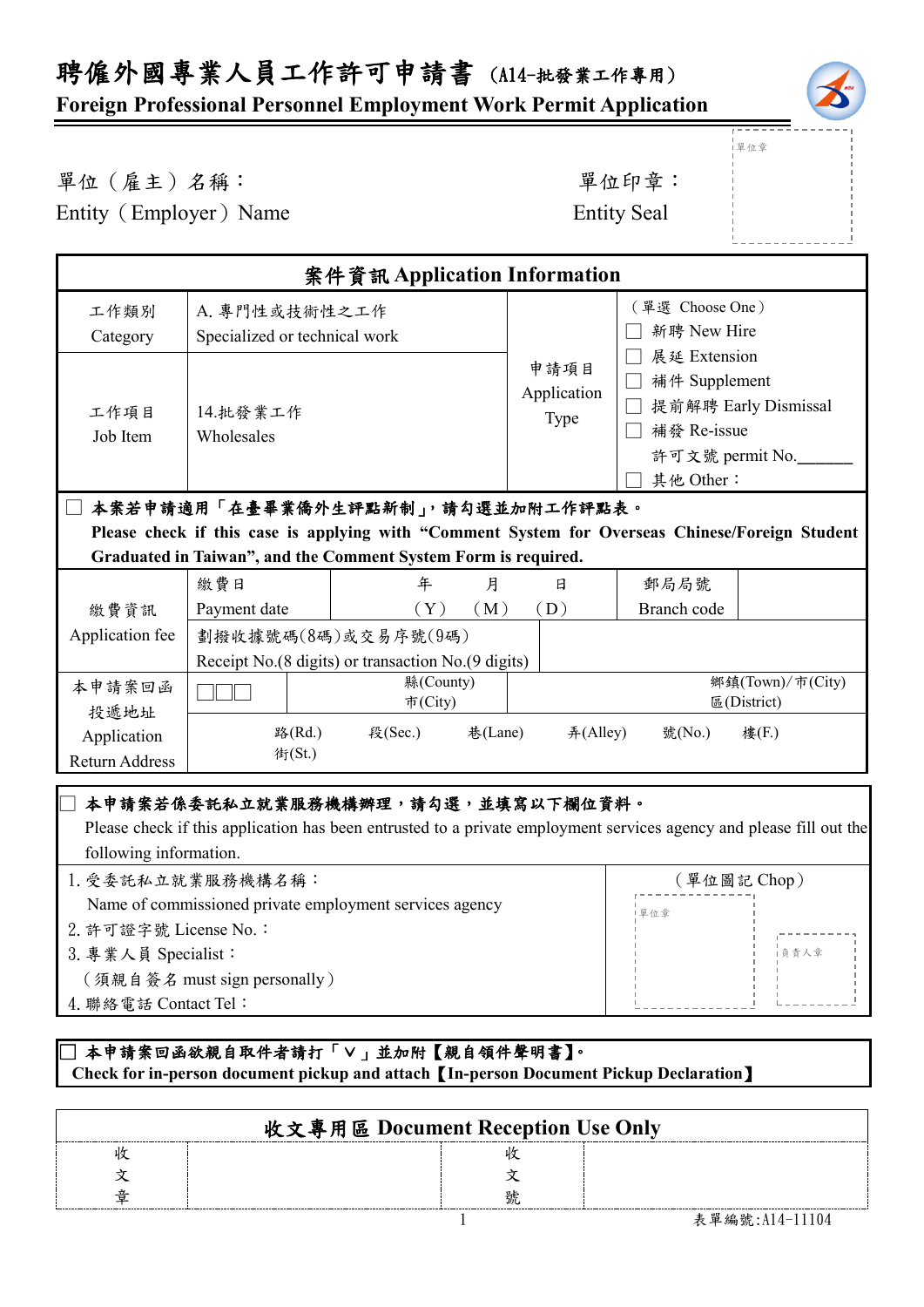## 聘僱外國專業人員工作許可申請書 (A14-批發業工作專用)

**Foreign Professional Personnel Employment Work Permit Application**

| 雇主資訊 Employer Information                                                                                                                                                     |                             |                              |      |  |  |
|-------------------------------------------------------------------------------------------------------------------------------------------------------------------------------|-----------------------------|------------------------------|------|--|--|
| 單位名稱                                                                                                                                                                          |                             |                              |      |  |  |
| <b>Entity Name</b>                                                                                                                                                            |                             |                              |      |  |  |
| 單位統一編號                                                                                                                                                                        |                             |                              |      |  |  |
| Entity Tax ID No.                                                                                                                                                             |                             | 單位章及負責人章 Seals of Entity and |      |  |  |
| 負責人                                                                                                                                                                           |                             | Owner<br> 單位章                |      |  |  |
| Owner                                                                                                                                                                         |                             |                              |      |  |  |
| 行業類別代碼                                                                                                                                                                        |                             |                              | 负责人章 |  |  |
| <b>Industry Category Code</b>                                                                                                                                                 |                             |                              |      |  |  |
| 勞保證號                                                                                                                                                                          |                             |                              |      |  |  |
| Labor Insurance Certificate Number                                                                                                                                            |                             |                              |      |  |  |
|                                                                                                                                                                               | 雇主資格 Employer Qualification |                              |      |  |  |
| 本國公司、外國公司在臺分公司或大陸地區公司在臺分公司。                                                                                                                                                   |                             |                              |      |  |  |
| Domestic company, foreign branch company established in the Republic of China or Mainland China branch                                                                        |                             |                              |      |  |  |
| company established in the Republic of China.                                                                                                                                 |                             |                              |      |  |  |
| 外國公司代表人辦事處或大陸地區公司在臺辦事處。                                                                                                                                                       |                             |                              |      |  |  |
| Representative office of a foreign company or a Mainland China company, approved by the authority concerned                                                                   |                             |                              |      |  |  |
| at the central government level.                                                                                                                                              |                             |                              |      |  |  |
| 經中央目的事業主管機關核准設立之研發中心、企業營運總部。                                                                                                                                                  |                             |                              |      |  |  |
| Research and development center, or a corporate operation headquarter, and its establishment has been approved<br>by the authority concerned at the central government level. |                             |                              |      |  |  |
| 財團法人、社團法人、政府機關(構)或依法設置之行政法人。                                                                                                                                                  |                             |                              |      |  |  |
| Juridical person, Juridical association, Government agencies (institutions) or the administrative juridical person                                                            |                             |                              |      |  |  |
| established pursuant to laws.                                                                                                                                                 |                             |                              |      |  |  |
| 國際非政府組織︰經中央目的事業主管機關許可設立之在臺辦事處、秘書處、總會或分會。                                                                                                                                      |                             |                              |      |  |  |
| A representative office, secretariat, headquarter, or branch in Taiwan of a non-government organization, and its                                                              |                             |                              |      |  |  |
| establishment was or is approved by the authority concerned at the central government level.                                                                                  |                             |                              |      |  |  |
| 「具創新能力之新創事業認定原則」之事業單位。                                                                                                                                                        |                             |                              |      |  |  |
| The startup businesses recognized as capable of innovation.                                                                                                                   |                             |                              |      |  |  |
| 「推動五加二產業創新計畫」之事業單位。                                                                                                                                                           |                             |                              |      |  |  |
| The qualified businesses of The 5+2 Industrial Transformation Plan.                                                                                                           |                             |                              |      |  |  |
| 對國內經濟發展有實質貢獻,或因情況特殊,請勞動部會商中央目的事業主管機關專案認定。                                                                                                                                     |                             |                              |      |  |  |
| Has made substantial contribution to the domestic economic development, or special circumstance and should be                                                                 |                             |                              |      |  |  |
| treated as a special case (MOL will consult with the authority concerned at the central government level).                                                                    |                             |                              |      |  |  |
|                                                                                                                                                                               | 姓名                          | 電話                           | 傳真   |  |  |
|                                                                                                                                                                               | Name                        | Tel                          | Fax  |  |  |
| 連絡人                                                                                                                                                                           | 姓名                          | 電話                           | 傳真   |  |  |
| Contact                                                                                                                                                                       | Name                        | Tel                          | Fax  |  |  |
|                                                                                                                                                                               | Email:                      |                              |      |  |  |
| 本案聘僱之具體理由並說明聘僱外國人之正面效益(展延案免填):                                                                                                                                                |                             |                              |      |  |  |
| Specific reasons for this hiring case and explanation of the positive benefits of hiring foreigner (not necessary for                                                         |                             |                              |      |  |  |
| hiring extension):                                                                                                                                                            |                             |                              |      |  |  |
|                                                                                                                                                                               |                             |                              |      |  |  |
|                                                                                                                                                                               |                             |                              |      |  |  |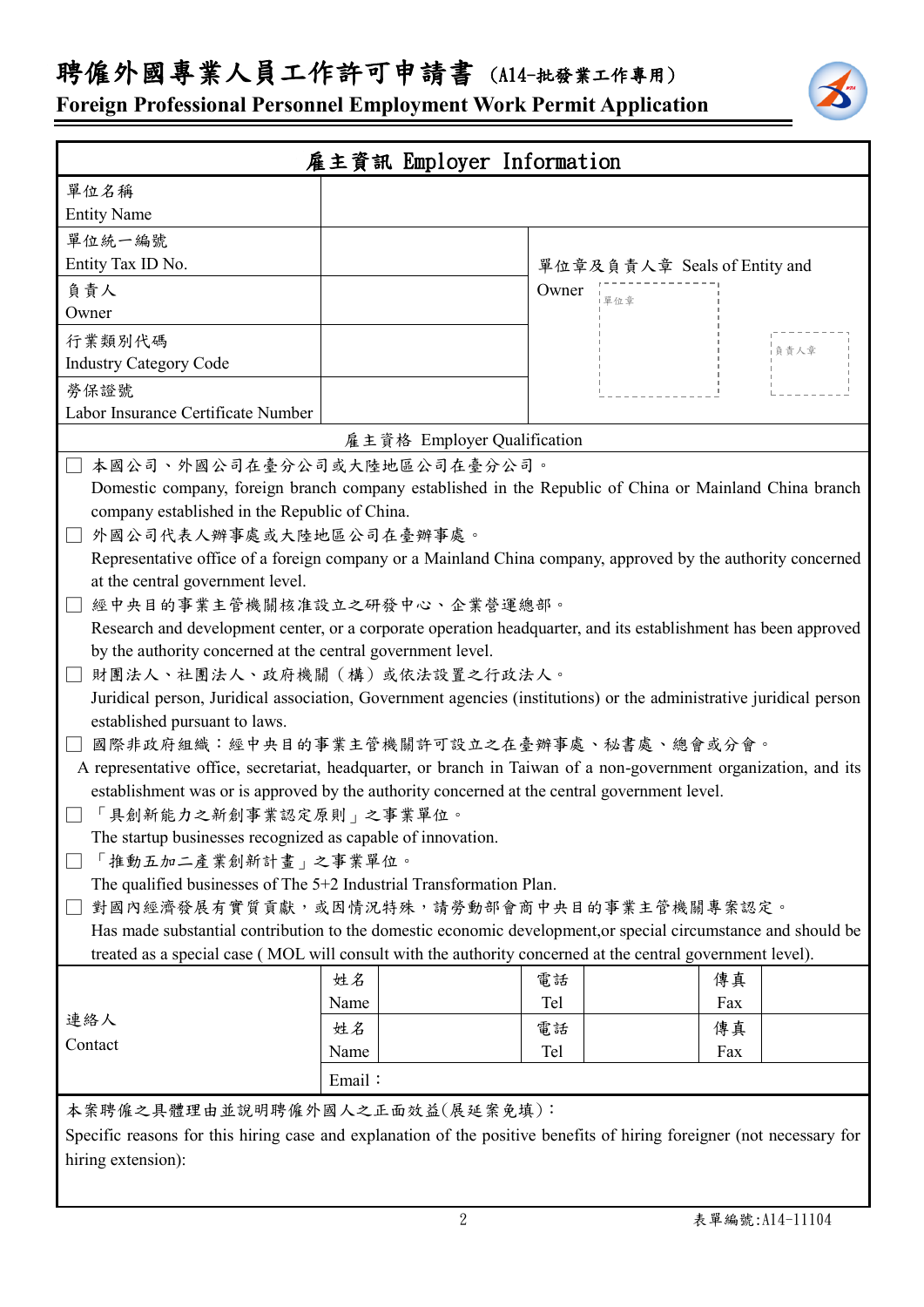# 受聘僱外國人名冊 (A14-批發業工作專用)

**Employed Foreign Worker Name List**

## 單位(雇主)名稱: 第四章: 李位印章: 早位印章: Entity (Employer) Name Entity Seal

單位章

|                          |            |                                       |                  |                             |                               | ---------------         |
|--------------------------|------------|---------------------------------------|------------------|-----------------------------|-------------------------------|-------------------------|
| No.1                     |            |                                       |                  |                             |                               |                         |
|                          | Surname    | 性別                                    |                  |                             | 國籍(或地區)                       |                         |
| 英文姓名                     |            | Gender                                |                  |                             | Nationality (or region)       |                         |
| English Name             | Given name | 出生日期 Birthday                         |                  | 西元 (A.D.)                   | f(X)                          | $\boxplus$ (D)<br>月 (M) |
| 中文姓名                     |            | 最高學歷                                  |                  | 博士 Ph.D                     | 碩士 MA                         |                         |
| Chinese Name             |            | Highest Level of                      |                  | 學士BA                        | 專科 Vocational                 |                         |
| 護照號碼                     |            | Education                             |                  | 高中(含)以下 High School or less |                               |                         |
| Passport No.             |            |                                       |                  |                             |                               |                         |
| 行動電話號碼                   |            | 電子郵件信箱                                |                  |                             |                               |                         |
| Mobile number            |            | E-mail                                |                  |                             |                               |                         |
| 申請聘僱期間                   | 起 From     | 迄To                                   |                  |                             |                               |                         |
| <b>Employment Period</b> | 年 (Y)      | 月 (M)                                 | $\boxplus$ (D) ~ | # (Y)<br>月                  | $\boxplus$ (D)<br>(M)         |                         |
| 職稱<br>Job Title          |            | 職業類別代碼<br>Occupation Category<br>Code |                  |                             | 每月薪資<br><b>Monthly Salary</b> | 新臺幣NT\$                 |
| 工作內容                     |            | 工作地址                                  |                  |                             |                               |                         |
| Job Description          |            | <b>Working Address</b>                |                  |                             |                               |                         |
| 備註 Note                  |            |                                       |                  |                             |                               |                         |
|                          |            |                                       |                  |                             |                               |                         |

| No.2              |            |                                    |            |                             |                         |                         |
|-------------------|------------|------------------------------------|------------|-----------------------------|-------------------------|-------------------------|
|                   | Surname    | 性別                                 |            |                             | 國籍(或地區)                 |                         |
| 英文姓名              |            | Gender                             |            |                             | Nationality (or region) |                         |
| English Name      | Given name | 出生日期 Birthday                      |            | 西元 (A.D.)                   | 年 $(Y)$                 | $\boxplus$ (D)<br>月 (M) |
| 中文姓名              |            |                                    |            |                             |                         |                         |
| Chinese Name      |            | 最高學歷                               |            | 博士 Ph.D                     | 碩士 MA                   |                         |
| 護照號碼              |            | Highest Level of                   |            | 學士BA                        | 專科 Vocational           |                         |
| Passport No.      |            | Education                          |            | 高中(含)以下 High School or less |                         |                         |
| 行動電話號碼            |            | 電子郵件信箱                             |            |                             |                         |                         |
| Mobile number     |            | E-mail                             |            |                             |                         |                         |
| 申請聘僱期間            | 起 From     | 迄To                                |            |                             |                         |                         |
| Employment Period | # (Y)      | 月 (M)<br>日                         | $(D) \sim$ | f(X)                        | (D)<br>月 (M)<br>日       |                         |
| 職稱                |            | 職業類別代碼                             |            |                             | 每月薪資                    | 新臺幣 NT\$                |
|                   |            | <b>Occupation Category</b><br>Code |            |                             |                         |                         |
| Job Title         |            |                                    |            | <b>Monthly Salary</b>       |                         |                         |
| 工作內容              |            | 工作地址                               |            |                             |                         |                         |
| Job Description   |            | <b>Working Address</b>             |            |                             |                         |                         |
| 備註 Note           |            |                                    |            |                             |                         |                         |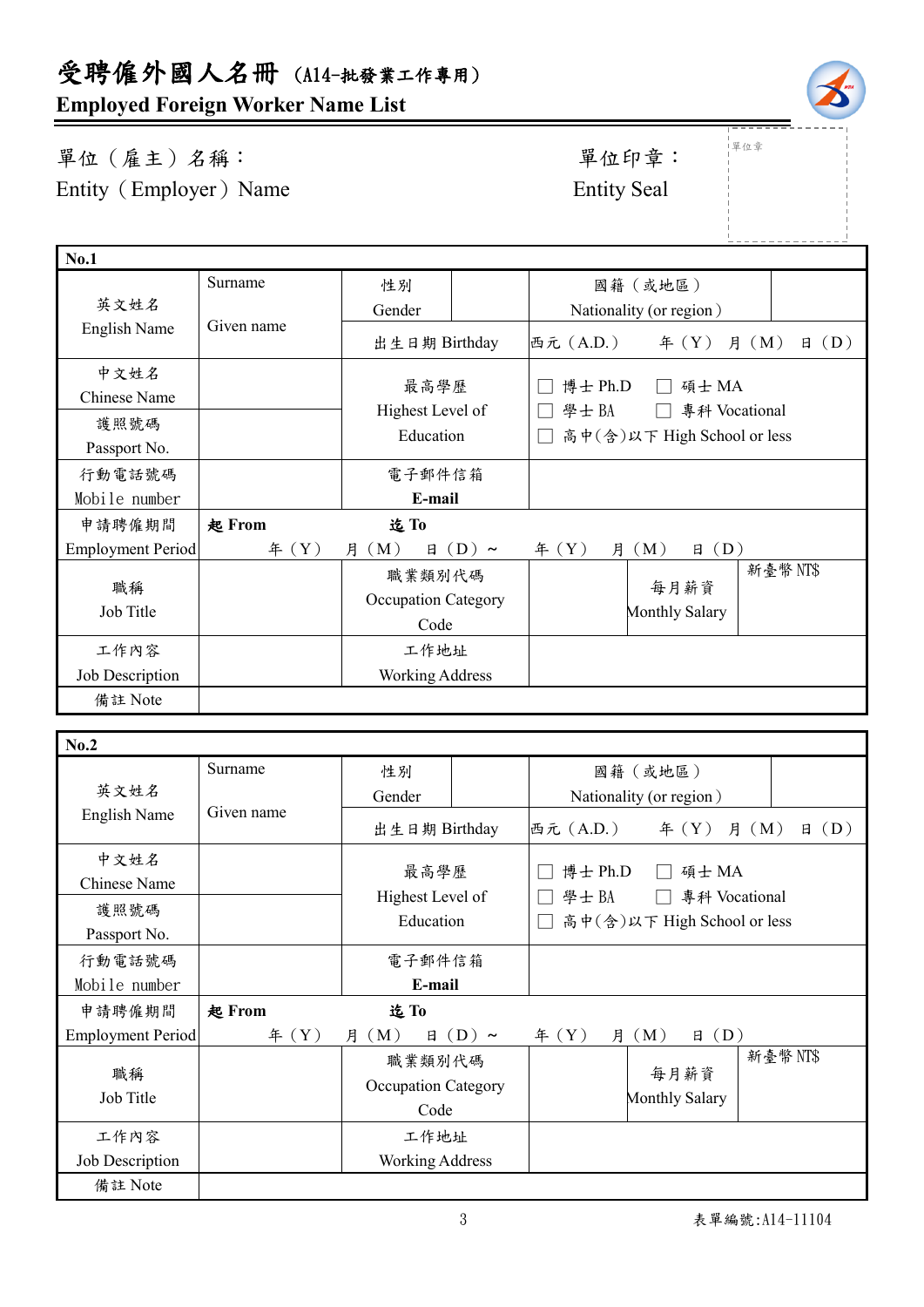## 填表及書面送件須知 (A14-批發業工作專用)

### **Guidance Notes**



|                                       | 申請書 Application Form                                                                                                                                                                                                                                                                                                                                                                                                                                                                                                       |  |  |
|---------------------------------------|----------------------------------------------------------------------------------------------------------------------------------------------------------------------------------------------------------------------------------------------------------------------------------------------------------------------------------------------------------------------------------------------------------------------------------------------------------------------------------------------------------------------------|--|--|
| 欄位 Field                              | 填寫方式及說明 Guidance                                                                                                                                                                                                                                                                                                                                                                                                                                                                                                           |  |  |
| 單位(雇主)名稱                              | 請填寫單位中文全名。                                                                                                                                                                                                                                                                                                                                                                                                                                                                                                                 |  |  |
| <b>Entity Name</b>                    | Please enter full entity name in Chinese.                                                                                                                                                                                                                                                                                                                                                                                                                                                                                  |  |  |
| 申請項目                                  | 若係申請資料異動,請勾選「其他」,並填寫異動事由。                                                                                                                                                                                                                                                                                                                                                                                                                                                                                                  |  |  |
| <b>Application Type</b>               | If you apply for changing information, please tick "other" and include the reason.                                                                                                                                                                                                                                                                                                                                                                                                                                         |  |  |
| 繳費資訊                                  | 郵局收據編號 (8碼)<br>存款金額<br>104/06/11 12:01:22<br>0002660<br>Receipt No.(8 digits)<br>003110 1A6 359779<br>他人不扣手續靈<br>繳費日期 Payment date<br>郵局局號 Branch code<br>電腦記錄                                                                                                                                                                                                                                                                                                                                                             |  |  |
| Application fee                       | 郵局局號 Branch code<br>交易序號 transaction No.<br>E-8103097<br>經辦局章戳<br>郵政劃撥儲金存款收據<br>門郵局(901支)<br>繳費日期 Payment<br>$000100 - 6$<br>局號<br>帳號<br>19058848<br>收<br>款<br>104.07.01<br>⋏<br>勞動部勞動力發展署聘僱許可收費專戶<br>人<br>(請以雇主名義自行填寫)                                                                                                                                                                                                                                                                                                    |  |  |
| 負責人                                   | 請填寫單位負責人(代表人)之姓名。                                                                                                                                                                                                                                                                                                                                                                                                                                                                                                          |  |  |
| Owner                                 | Please enter the name of the owner.                                                                                                                                                                                                                                                                                                                                                                                                                                                                                        |  |  |
| 行業類別代碼                                | 請至「外國人在臺工作服務網」>「申請表件」>「行職業類別代碼」查詢。                                                                                                                                                                                                                                                                                                                                                                                                                                                                                         |  |  |
| Industry                              | Look it up at the website of EZ Work Taiwan > Application Forms > Code of Standard Industrial                                                                                                                                                                                                                                                                                                                                                                                                                              |  |  |
| Category Code                         | & Occupational Classification.                                                                                                                                                                                                                                                                                                                                                                                                                                                                                             |  |  |
|                                       | 受聘僱外國人名冊 Employed Foreign Worker Name List                                                                                                                                                                                                                                                                                                                                                                                                                                                                                 |  |  |
| 欄位 Field                              | 填寫方式及說明 Guidance                                                                                                                                                                                                                                                                                                                                                                                                                                                                                                           |  |  |
| 工作內容<br><b>Job Description</b>        | 請具體描述外國人所擔任職務之工作內容,並應符合「外國人從事就業服務法第四十六<br>條第一項第一款至第六款工作資格及審查標準」第35條規定。<br>Please describe specifically the tasks or duties of the position. It should be in accordance to the<br>article 35 of Qualifications and Criteria Standards for foreigners undertaking the jobs specified<br>under Article 46.1.1 to 46.1.6 of the Employment Service Act.                                                                                                                                                                        |  |  |
| 職業類別代碼<br>Occupation<br>Category Code | 請至「外國人在臺工作服務網」>「申請表件」>「行職業類別代碼」查詢。<br>Look it up at the website of EZ Work Taiwan > Application Forms > Code of Standard<br>Industrial & Occupational Classification.                                                                                                                                                                                                                                                                                                                                                      |  |  |
| 每月薪資<br><b>Monthly Salary</b>         | 1. 應與聘僱契約書所載一致,並不得低於本部依「外國人從事就業服務法第四十六條第<br>一項第一款至第六款工作資格及審查標準   第8條規定公告之數額。<br>2. 如係1個月以下之短期工作,請填寫本次聘期薪資給付總額。<br>1. The payment amount should be consistent to the contract, which shall not be less than the<br>amount announced by the Ministry of Labor according to article 8 of Qualifications and<br>Criteria Standards for foreigners undertaking the jobs specified under Article 46.1.1 to 46.1.6<br>of the Employment Service Act.<br>2. Employment less than one month, please enter the total payment amount. |  |  |
| 工作地址                                  | 請填寫外國人在臺主要之工作地點。若工作地址與雇主單位設立地址不同,應檢附該地                                                                                                                                                                                                                                                                                                                                                                                                                                                                                     |  |  |
| <b>Working Address</b>                | 址係雇主合法使用之相關證明文件(例如辦公室租賃契約、工廠登記等)。                                                                                                                                                                                                                                                                                                                                                                                                                                                                                          |  |  |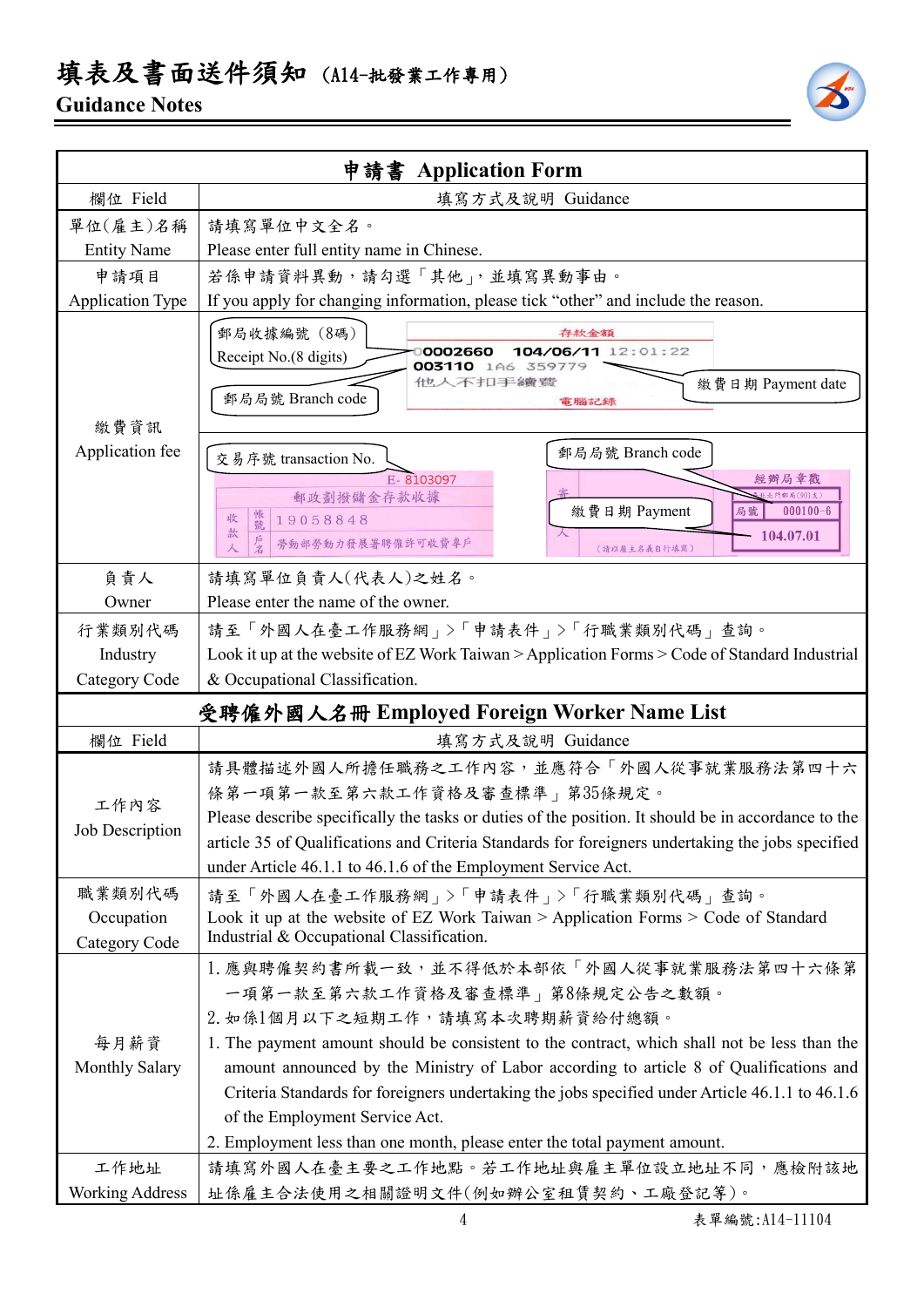|                                                            | Please enter the main working address in Taiwan. If the address is not the registered address of                                                                                                                                                                                                                                                                                                                                                                                                                                                                                                                                                                                                   |  |  |  |
|------------------------------------------------------------|----------------------------------------------------------------------------------------------------------------------------------------------------------------------------------------------------------------------------------------------------------------------------------------------------------------------------------------------------------------------------------------------------------------------------------------------------------------------------------------------------------------------------------------------------------------------------------------------------------------------------------------------------------------------------------------------------|--|--|--|
|                                                            | the entity (employer), supporting documents proving legitimate use are required (such as lease                                                                                                                                                                                                                                                                                                                                                                                                                                                                                                                                                                                                     |  |  |  |
|                                                            |                                                                                                                                                                                                                                                                                                                                                                                                                                                                                                                                                                                                                                                                                                    |  |  |  |
| contract of the office, factory registration certificate). |                                                                                                                                                                                                                                                                                                                                                                                                                                                                                                                                                                                                                                                                                                    |  |  |  |
|                                                            | 其他注意事項 Others                                                                                                                                                                                                                                                                                                                                                                                                                                                                                                                                                                                                                                                                                      |  |  |  |
| 申請方式<br>Methods of<br>application                          | 1. 網路傳輸方式申請:使用「外國專業人員工作許可申辦網」線上申辦方式辦理。<br>2. 書面送件方式申請:<br>(1)由專人送至機關收件櫃台辦理。<br>(2)利用掛號郵寄申請,郵寄地址:100臺北市中正區中華路一段39號10樓,收件人註<br>明:勞動力發展署(申請聘僱外國專業人員)收。<br>(3)相關申請書表可至「外國人在臺工作服務網」>「申請表件」下載,或至機關收件<br>櫃台索取。<br>3. 可親自辦理或委託私立就業服務機構辦理。<br>1. Application via internet: Please use the on-line application function in Work Permit<br>Application Webpage for Foreign Professional, the address: https://ezwp.wda.gov.tw/.<br>2. Application via written correspondences:<br>i. Personally delivered Application to Reception Counter No. 6 for processing.<br>ii Mail application via registered mail.<br>iii. Related application forms can be downloaded from EZ Work Taiwan $\geq$ Application Forms |  |  |  |
|                                                            | or obtained from the agency Reception Counter.                                                                                                                                                                                                                                                                                                                                                                                                                                                                                                                                                                                                                                                     |  |  |  |
|                                                            | 3. Application can be completed personally or entrusted to a private employment service agency.                                                                                                                                                                                                                                                                                                                                                                                                                                                                                                                                                                                                    |  |  |  |
| 申辦作業時間<br>Application<br>processing time                   | 1. 網路傳輸方式申請:若資料齊全, 且雇主及外國人均符合所訂定的資格及條件, 自本<br>部系統收件次日起7個工作日。<br>2. 書面送件方式申請:若資料齊全,且雇主及外國人均符合所訂定的資格及條件,自本<br>部收受案件次日起12個工作日。<br>1. Application submitted online<br>7 working days (counting from the next day when the application has been received),<br>given that all the documents are complete and both the employer and employee have<br>met the criteria.<br>2. Application submitted in person<br>12 working days (counting from the next day when the application has been received),<br>given that all the documents are complete and both the employer and employee have<br>met the criteria                                                                                             |  |  |  |
| 審查費繳交<br>Examination<br>fee payment                        | (新聘及展延每案新臺幣500元;補發每案新臺幣100元)<br>1. 利用郵政劃撥。劃撥戶名: 勞動部勞動力發展署聘僱許可收費專戶, 劃撥帳號:<br>19058848<br>2. 至機關收件櫃台現場繳交。<br>(New hire and Extension NT \$500 per case; Re-issue NT \$100 per case)<br>1. Via postal remittance, Account name: Work Permit Account of Workforce Development Agency, Account<br>No.: 19058848).<br>2. Payment to the Reception Counter.                                                                                                                                                                                                                                                                                                                                               |  |  |  |
| 應備文件<br>Documents<br>required                              | 1. 請至「外國人在臺工作服務網」>「一般外國專業人士在臺工作」查詢。<br>2. 書面送件所附相關資料係為影本者,應加註「與正本相符」之文字,並加蓋申請單位<br>及負責人印章。<br>1. Look it up at the website of EZ Work Taiwan > Foreign Professionals to Work in Taiwan.<br>2. If you apply for the use of written submittals, information and certification documents are<br>copies, they should be marked with the words: "same as originals" and stamped with the seal                                                                                                                                                                                                                                                                                                           |  |  |  |